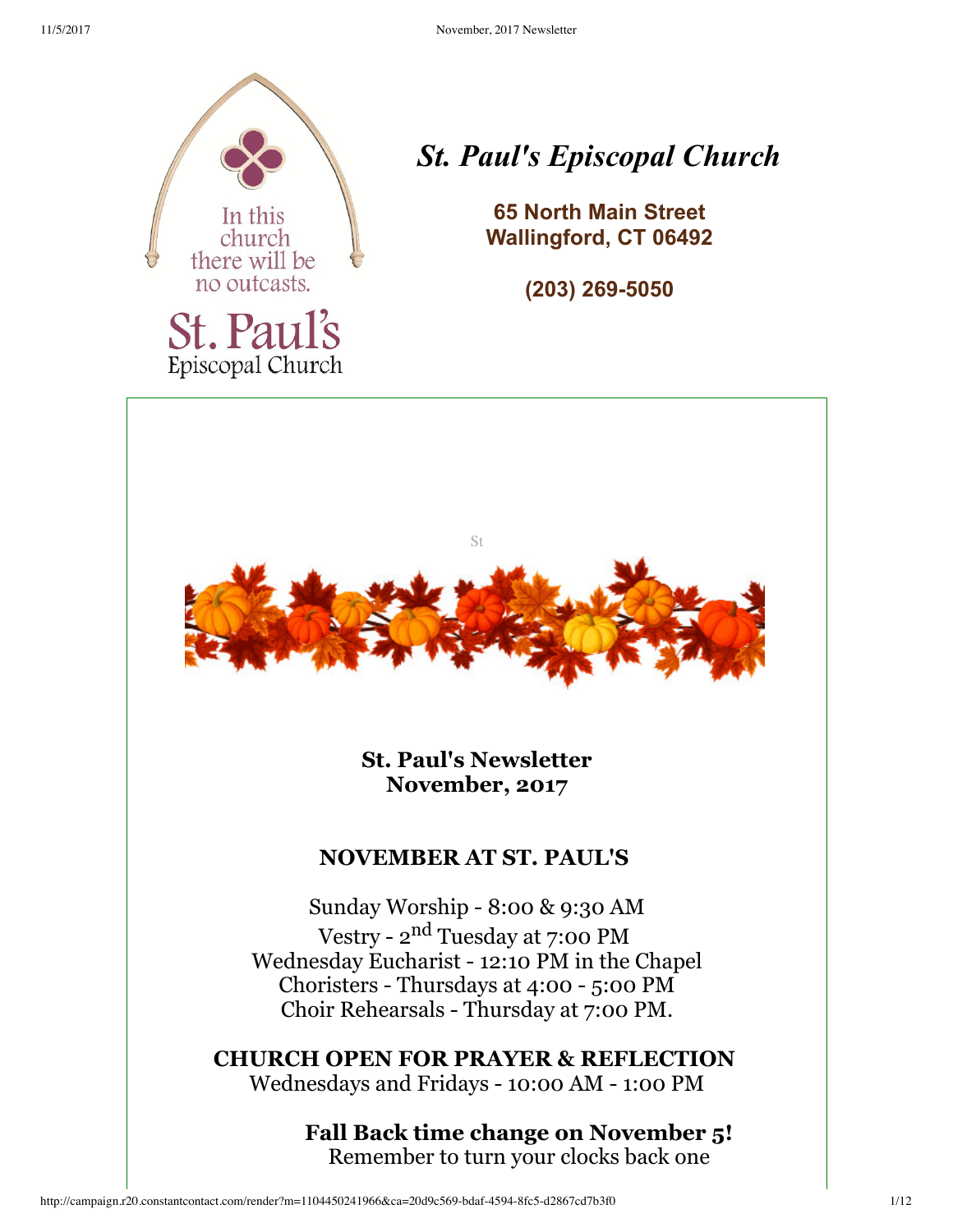hour before going to bed!

### **ALL SAINTS' SUNDAY STEWARDSHIP BRUNCH**

Sunday, November 5 9:30AM Combined Service followed by brunch

**HOLIDAY FAIR** Saturday, November 11 - 10AM- 2:00PM

**ALL SAINTS' TREE OF REMEMBRANCE** Sunday, November 12

> **EVENSONG** Sunday, November 12 - 5:00PM

**CHURCH WORK NIGHT** Wednesday, November 15 at 6:30PM

**KIWANIS TURKEY TROT** Saturday, November 19 9:00AM

**GIRLS FRIENDLY SOCIETY** Tuesday, November 21- 6:30PM - 8:00PM

#### **CHURCH YOUTH GROUP** Sunday, November 26 - 3:00PM-5:00PM

### **\*\*DEADLINE FOR THE DECEMBER NEWSLETTER IS SUNDAY, NOVEMBER 19TH\*\***

Dear Companions in Christ,

Last week someone asked me why we don't observe All Saints' Sunday on the "right" day. The answer? We do - and *then some.*

Technically, All Saints' Day is the fixed date of November 1. Some churches have a special service on this date whenever it falls. I've served such churches and it can be a lovely experience. More common these days, however, is observing the Sunday after All Saints' which is allowed for in our Prayer Book and liturgical calendar. This gives more people the chance to participate.

This year on that first Sunday of November we'll celebrate the sacrament of Holy Baptism. All Saints' is listed in the Prayer Book (p. 312) as one of four feast days on which Baptism is "especially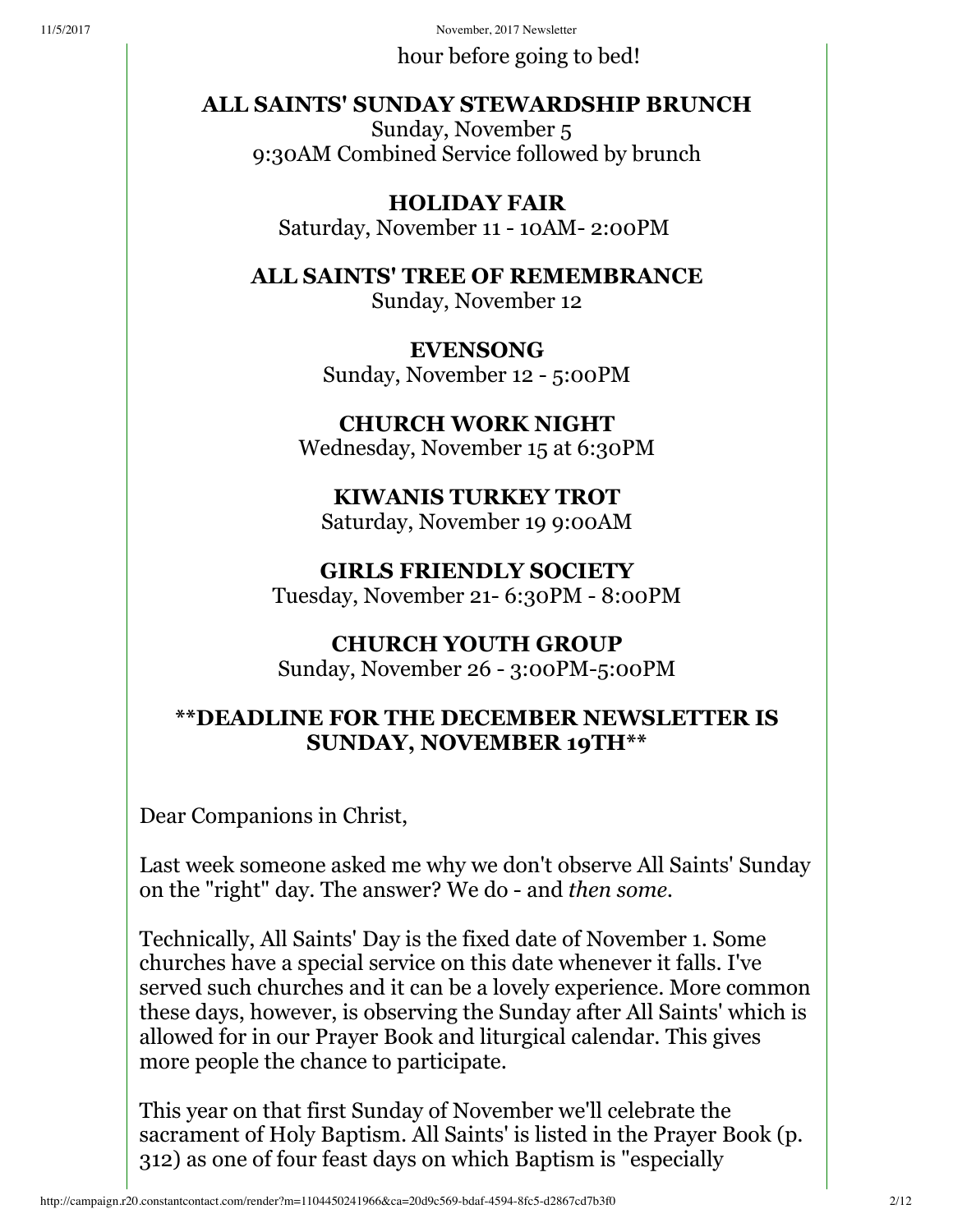appropriate". I love the imagery of initiating our newest sisters and brothers in Christ into that great cloud of witnesses of All the Saints past, present and yet to come! On this day of November 5 we have the added gift of being together for a combined, single service followed by our Stewardship Brunch, one of the ways we symbolically claim our place in the Communion of Saints.

Our All Saints' observance carries over to the following Sunday, November 12, on which we remember our loved ones who have entered the nearer presence of our Lord. In the All Saints' Tree of Remembrance liturgy, we'll prayerfully say aloud the names of one another's dearly departed. Please feel free to write the names of your deceased loved ones on the leaves provided at both church entrances.

In addition to the liturgical advantages, this practice allows time for our Church School students to learn about the fullness of All Saints' and come into church early both Sundays to participate.

Thanks be to God "who has made us worthy to share in the inheritance of the saints in light"! (Colossians 1:12)

Faithfully, Dee Anne+



### **Vestry Update for October 2017**

The minutes from October's meeting were reviewed and approved

**Treasurer's Report:** The checking account balance is low on the report for September because of the timing of a transfer (\$25,000 from the General Fund to the Money Market Account. The current report does not reflect the transfer. The Report indicates that our actual deficit is \$11,329 less than we anticipated on our budget, and also \$11,620 less than we had last year at this time. Other Expenses have gone up due to is spending money on supplies and curriculum for church school.

**Nursery School**: The four year old class is pretty full but the 3 year old class is very small. The school didn't publicize at Celebrate Wallingford this year; will need to do so in future years. Dee Anne will encourage them to drum up some publicity on the Wallingford Forum Facebook page.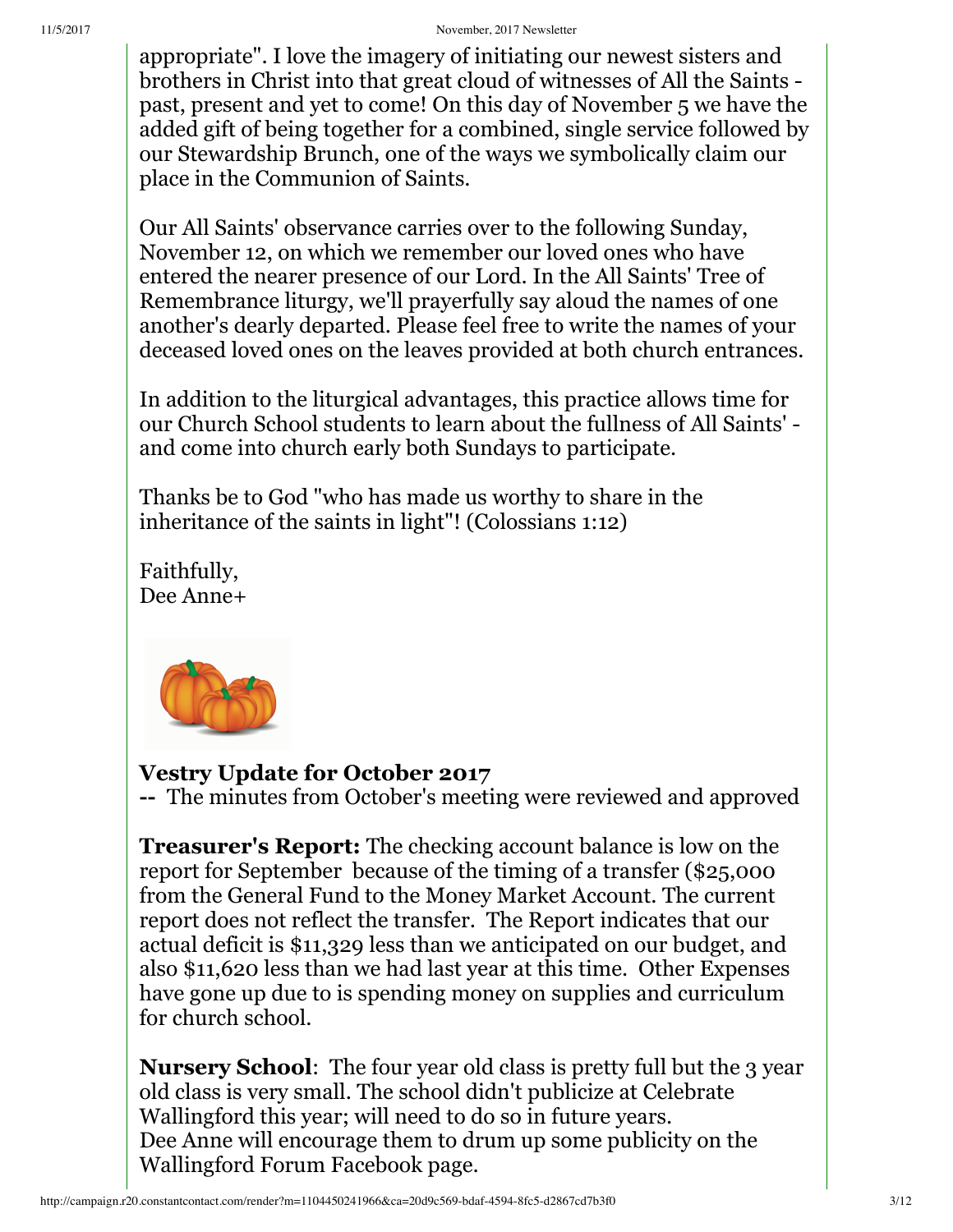**Healing Prayer:** Members of the Healing Prayer team did a great job preaching at the October 1, 2017 commissioning services. A station was set up at the Baptismal Font; 4 people came for prayers at the 8:00 service and 7 or 8 at the 9:30 service. At the next session, anyone wanting a prayer at the 8:00 service will meet in the Chapel it is much quieter - too busy at the change-over!

**Property and Security:** Bob Mansfield and Chuck Maynard are exploring the addition of another door in the rear vestibule area to help keep the cold out during the winter. Chuck and Bob are also looking into a fence with a gate with a "panic bar" for the outside stairs that access the flat roof.

**Sacred Trust:** Currently, the funds available in the Out-Reach budget are \$10,000 and in the In-Reach budget are \$22,000. The trust received 1 In-reach application from Bobby Gervais to spend \$168.96 on an Oreck commercial vacuum; the Trust approved an amount of \$250 to take into consideration additional attachments and warranties. The Trust also received an Outreach application from Jane Smith for \$2,000 to be able to purchase school supplies for IRIS students as needed. Sacred Trust also received an application from Rob Page for \$10,000 (Outreach) for next year's mission trip. The committee decided to table this application until their December meeting. They would like more information about the expenses for El Porvenir and an update of money left over from last year's trip. This is the largest single Outreach request made. By waiting, the Trust will be able to re-allocate unused funds from the Inreach budget, if not spent. These re-allocated funds may be able to be used for the mission. George asked if our Boy Scouts would be eligible for Sacred Trust funds. There would have to be an In-Reach application submitted. It would be like the scholarships we give for the nursery school. Motion carried to accept the applications for the vacuum and the school supplies.

Ted will get together a listing of the Nicaragua trip expenses from the past few years for the Sacred Trust committee to reference at their next meeting.

**Stewardship:** This year's stewardship letter is being finalized; it will be personalized and include the parishioner's current pledge amount. There is an enhanced pledge card and a capability to pledge online.

There will be announcements about the upcoming Stewardship Sunday (November 5, 2017) and Lois Olesen will be preaching next week's sermons.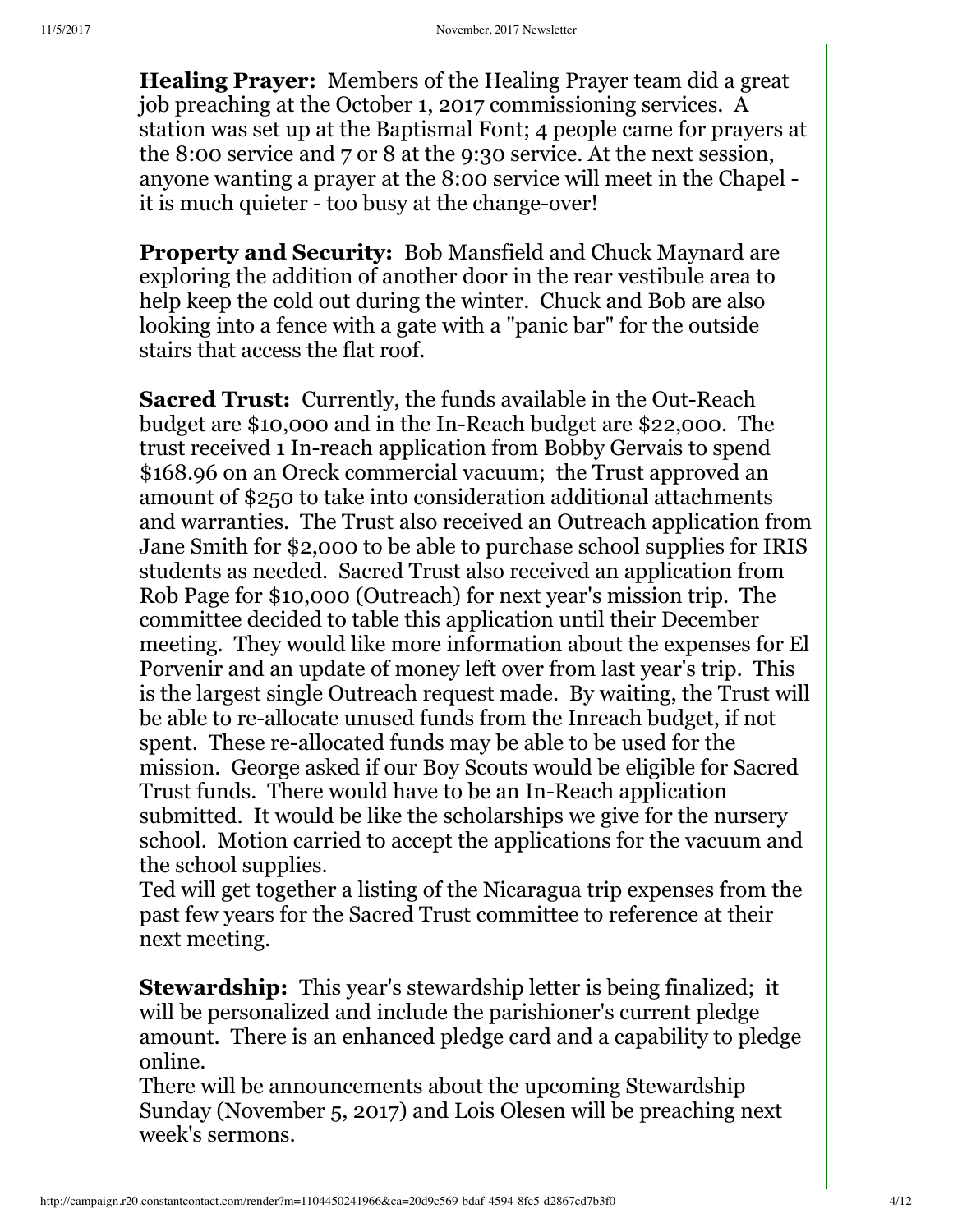**Fair:** Over 20 vendor applications have been requested. 4 vendors have replied and paid. Lisa and Brian Sabia will coordinate the luncheon. Pie dates will be Monday through Thursday, afternoon and evening sessions for each day and Friday afternoon. Signup sheets are available Sunday at the back of the church.

### **New Business**

### **Hymnals:**

Betty Long has donated more than \$3,000 for new "Lift Every Voice and Sing" hymnals in memory of her late husband Bill. **Turkey Trot:** St. Paul's will be a water station for the Kiwanis "Turkey Trot" road race on Sunday, November 19, 2017. The race will pass in front of St. Paul's between 9:00 and 10:00.

**Advent**  $\boldsymbol{4}$  $:$  **This year the**  $4^{\text{th}}$ **Sunday in Advent is the same Sunday as** Christmas Eve. Instead of the usual 2 Sunday services, there will be one single service at 9:00. The same will be true for Sunday, December 31, 2017 (New Year's Eve)

### **Annual Meeting:**

This year's annual meeting will be Sunday, January 21, 2018, with a snow date of January 28, 2018.

Your wardens, Chuck Maynard & Gene Gervais



## **Christian Education**

Thanks for a great kick off to the Church School year! We saw a rise in attendance in October and we hope the trend will continue in November! If you haven't joined us yet, it is never too late to start. Registration forms are available in the church office. Church School students in Pre-K and Kindergarten will wrap up their study of Noah's Ark. Students in first through sixth grades will conclude their rotations about Jesus and Peter walking on water. Youth in grades seven and up will continue discussing Genesis. Sign-ups for the Christmas Eve Pageant will be on November 12 $^{\text{th}}$  and 19 $^{\text{th}}$ . The first practice for the Pageant will take place on November 26<sup>th</sup>. This month kids and youth will enjoy the All Saints Baptism and will have the opportunity remember their loved ones with leaves put on the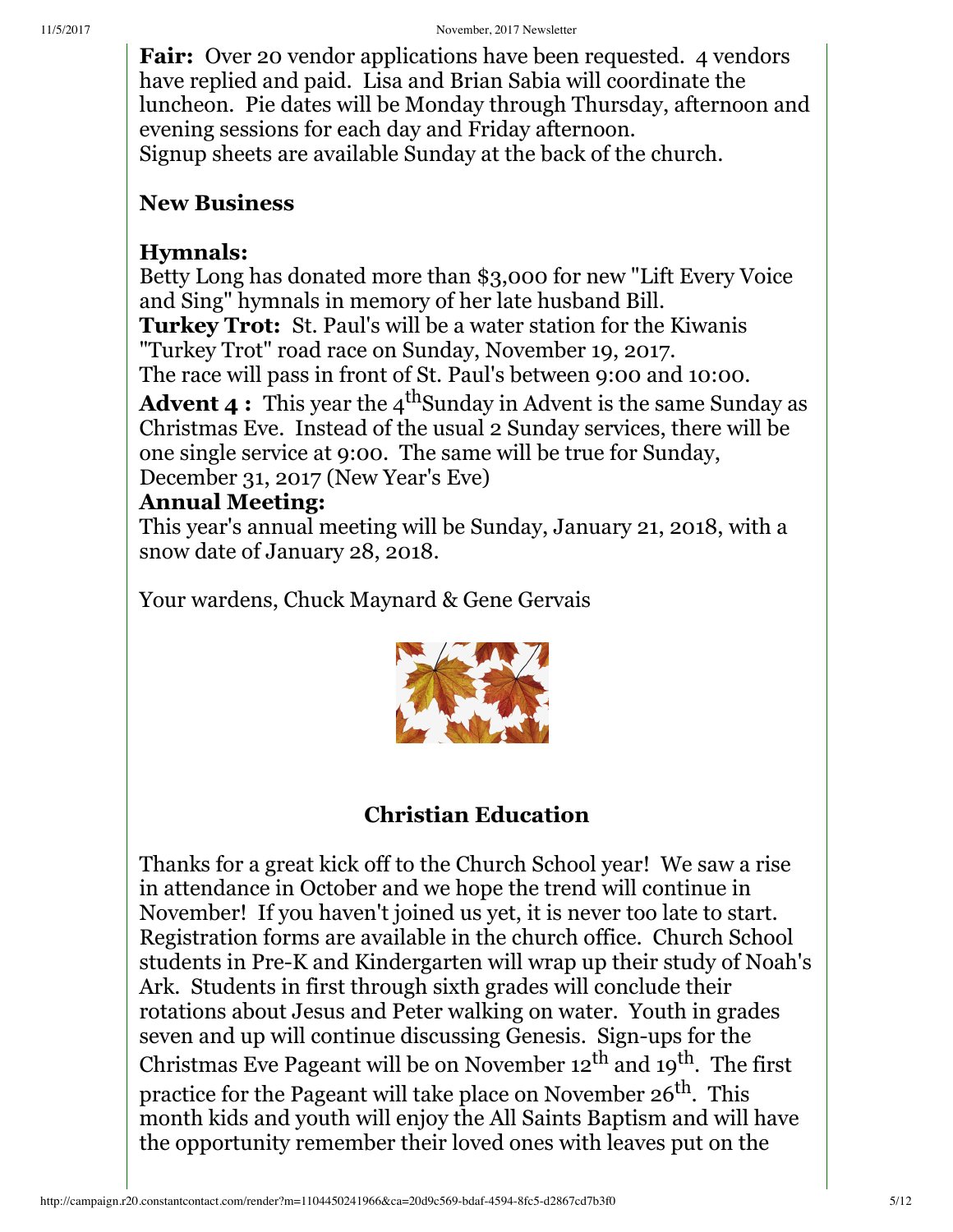Tree of Remembrance. On November 19<sup>th</sup> the church school will run a water station for the Kiwanis Turkey Trot. Please join us for the fun!

The Youth Group will host a booth at the Church Fair to sell homemade crafts! All proceeds will be used to finance outreach projects later in the year. Please stop by to visit with the youth and support their efforts! Our next meeting is Sunday, November 26 from 3-5 p.m. New participants are welcome to join us for Christian fellowship and fun



## **Now is a great time to join the Choir or Choristers!**

Choir rehearsals are held on Thursdays from 7 - 9 pm. Choristers is open to any child in 1st grade or older. Rehearsals for the Choristers are held weekly from 4:00 - 5:00 pm. If you or someone you know is interested please contact our music director Jay Lindsay at musicdirector@stpaulswallingford.org. **Hope to see you there!**

### **Readers Ushers Crucifers Acolytes Chalice Bearers!**

Please check your schedules for services and times you are serving. If you are unable to fulfill your obligation, please obtain a substitute for yourself! If you would also inform the parish office of any changes it would be greatly appreciated! Thank you.

### **Adult Forum, The Gospel of Mark**

 The Gospel of Mark is the shortest of the four gospels and is generally considered to be the first written. This fall, the Adult Forum will read and discuss Mark, paying special attention to what it might have meant to be a follower of Jesus in the first century and considering what that could mean for followers of Jesus today. The Adult Forum meets on Sunday mornings at 9:00 in Wilkinson Hall. If you have any questions, please contact Amy Foster afoster@choate.edu or 203-697-2758. All are welcome--drop by and check it out!

**School Supplies for <b>IRIS** -- The Girls' Friendly Society is collecting school supplies for Integrated Refugee and Immigrant Services in New Haven. These supplies are needed throughout the year, as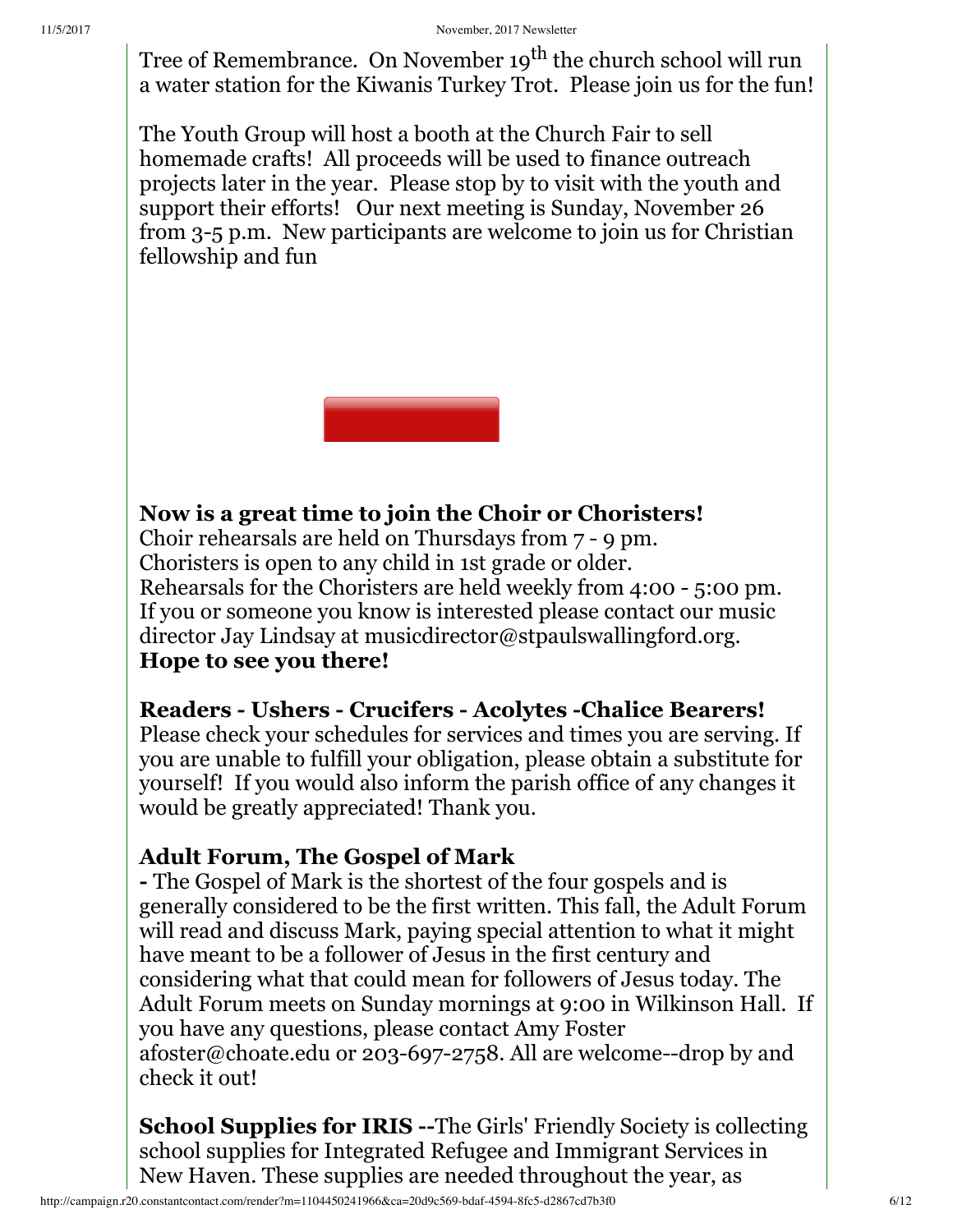backpacks filled with basic supplies are given to newly arriving children to begin their schooling. There is a box set up near the front for your donations. Thank you to those who have already contributed. Supplies needed: crayons, glue sticks, pencils, pens, colored pencils, markers, highlighters, erasers, rulers and backpacks.

### **St Paul's Holiday Fair and Luncheon Saturday November 11, 2017 10:00 AM 2:00 PM**

The fair is coming up quickly! The following are ways that you can help to make it a success:

**Apple Pie Making**: George Swenson and Chuck Maynard are in charge of apple pie making and baking. Although they work with a great core group, they are still in need of many volunteers to help with all aspects of apple pie making. No experience is necessary, there are always experienced pie makers available to offer assistance, if needed. Volunteers are also needed the day of the fair to sell the pies. The following is a list of days and times for apple pie making in Wilkinson Hall; any time you have to give is appreciated! Sign-up sheets are posted on the easel in the back of the church.

MondayNovember 6 2:00 - 4:00 PM6:00 - 8:00 PM TuesdayNovember 7 2:00 - 4:00 PM6:00 - 8:00 PM WednesdayNovember 8 2:00 - 4:00 PM6:00 - 8:00 PM ThursdayNovember 9 2:00 - 4:00 PM6:00 - 8:00 PM FridayNovember 10 10:00-2:00 PM

**Holiday Fair Basket Raffle** The baskets have always been a huge success. They're beautifully put together and filled with desirable treats! Let's keep up the tradition. Please deliver your basket to the church office or to Wilkinson Hall the evening before the fair. \*IDEAS: teas and coffees, bath/beauty products, dog or cat items, bird feeder stuff, kids' crafts, kids cooking, Italian dinner, cooking/baking, movie (Netflix gift cert., popcorn, candy), wrapping basket, Christmas ornaments, snacks, gardening, baby things, beer and peanuts, wine with cheese and crackers, gift cards, lotto tickets, stationery supplies, chocolate, books, and puzzles.

**Please give your basket a name and attach a list of its contents!** Thank you! Please contact Helen Stowe with any questions: 203-848-7113

**The Bake Table**: Gerda Leveille and Kate Poniatowski are in charge of the bake table. Please consider donating items or your time on the day of the fair. We are requesting baked goods such as pies (not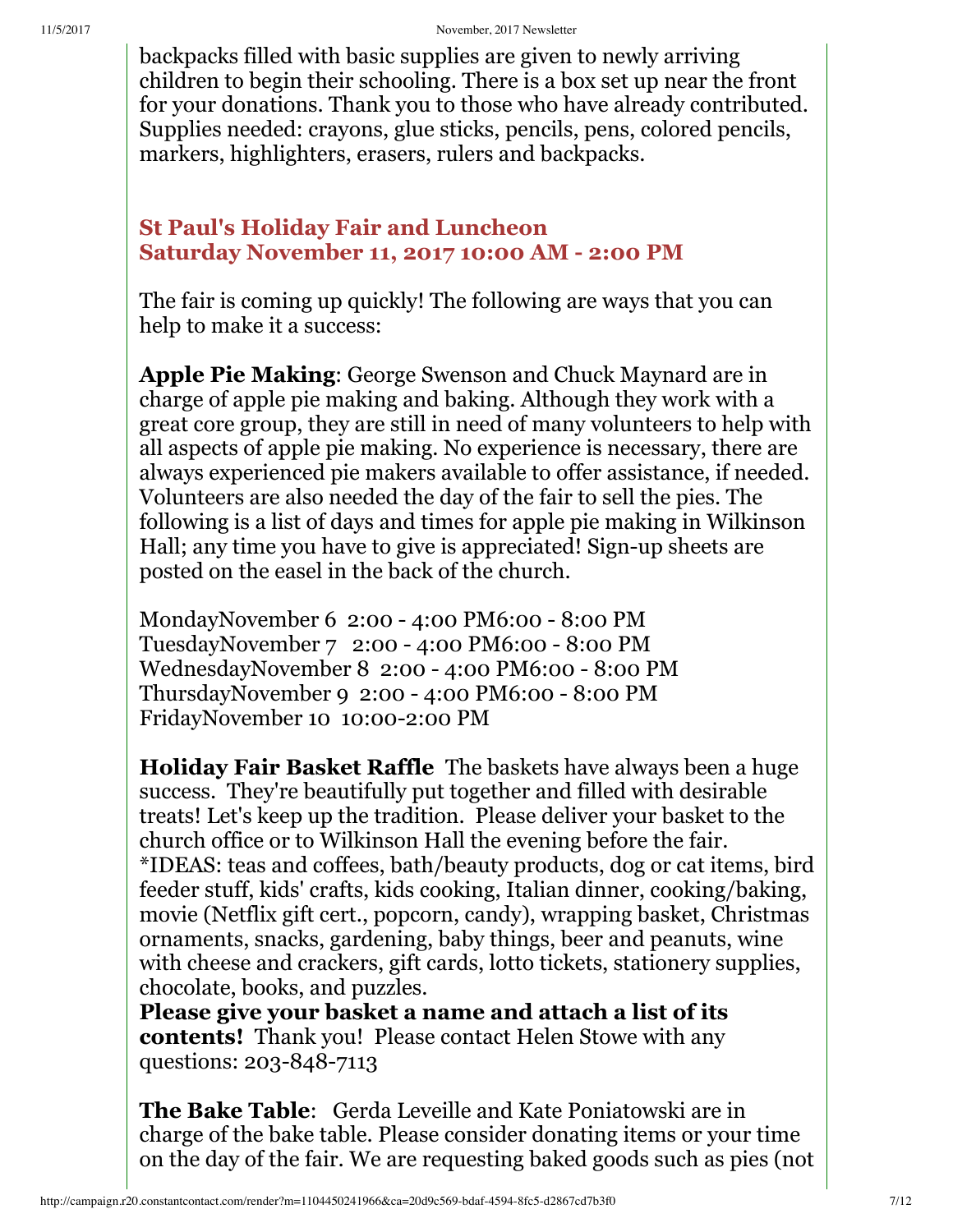apple), breads, cakes (not frosted, please), fudge, cookies or canned goods such as jams or relish. Items may also be packaged in small quantities (a few cookies in a bag, a brownie or two in a bag). Your fresh items may be dropped off on Friday evening, November 10 or on Saturday morning (the morning of the fair) by 9:00 AM. If you have any questions, please contact Gerda: 203-265-5990 or Kate: 203-530- 4354

**Lunch at the Fair**: Lisa and Brian Sabia are in charge of the luncheon. Food donations are being requested; the more that is donated, the more money we will make. A donation request list is posted on the easel in the back of the church. Contact Brian or Lisa with questions: 203-269-2856.

**Volunteers**: Volunteers are needed to help out in many ways at the fair, including: greeters at the doors, to sell baked goods, to sell basket raffle tickets and to help serve and clean up for the lunch. Any time you have to give on the day of the fair is appreciated. Please contact Sharon Rogalski with any questions (203-248-0606 or srogal156@comcast.net)

**Evensong--On November 12th at 5 pm, St. Paul's will be holding** an evensong worship service. Evensong is an evening service with an emphasis on choral music. Come here beautiful sung prayers, psalms, and canticles performed by our choir and soloists.

**Tree of Remembrance for All Saint's Sunday, November 12** - Please print legibly the name of a departed loved one on a "leaf" and put it in the designated basket at either church entrance. Feel free to write more than one per leaf if you wish. We'll offer one another's "saints" in prayer as part of our celebration of the communion of Saints.

## **Work Night**

 Save **Wednesday November 15 th** for a work night! Chandeliers need light bulbs, radiators need oiling and there are other chores to do. If you are good on a ladder or can squeeze an oil can, show around 6:30 PM and we will put you to work. Questions? Call Bob M. at (203) 269-2719.

**Upgrade your St. Paul's swag this fall** - Wear your heart on your sleeve! We have t-shirts, caps, and windbreakers for sale, all with the St. Paul's logo proudly on display. Prices are reasonable, and a portion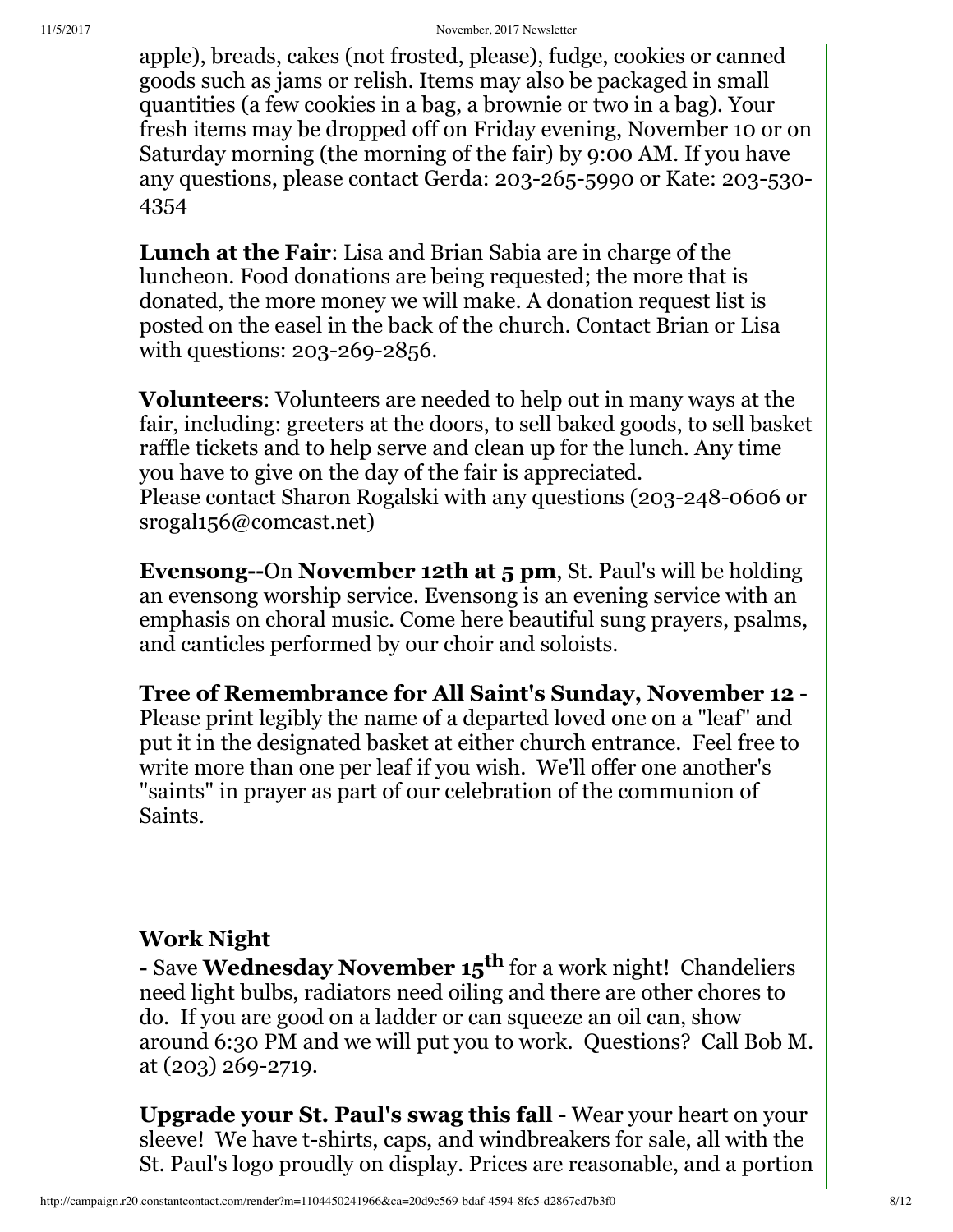of the sale will go to support our mission work in Nicaragua. Pick up an order form on the shelf in the hallway for more details, then turn in your form and check to the parish office by **Sunday, November 16th**.

**Sacred Trust Committee** -The next meeting of the Sacred Trust Committee will be Sunday, December 3, 2017 at 9:00 AM in the Chapel. The deadline for inreach and outreach applications **is Sunday, November 26, 2017**. Please leave applications in the parish office. Contact Carole Ireland, 203-988-7405 or the parish office with any questions..

The Sacrament of Holy Baptism will be celebrated on the following Feast Days: All Saints (November 5, 2017), and Epiphany (January 7, 2018) . Preparation for this celebration of Christian initiation includes a formal application and participation of parents and godparents in our Baptism Workshop and Rehearsal. Please direct any inquiries to the Rector at 203-269-5050 or rector@stpaulswallingford.org.

*Church Open for Prayer & Reflection*

*Wednesdays and Fridays 10 AM1 PM. ALL are welcome to come and stay for as little or as much of the time as needed. Schedule for opening the church for October, November and December is posted in back of the church with special attention to Advent. We would like to keep the church open for Advent, Monday, December 4 through Saturday, December 23. Please sign up. For information please contact Gene Gervais @ (203) 3149368 or rggervais50@gmail.com.*

**Office Volunteers Needed!** -Long gone are the days when newsletters need to be collated and stapled thanks to the office copier. However, they still need to be folded, labeled, sealed and counted. When it comes to this task, many hands make for light work! If you are available during office hours to help with this once a month or as needed, please contact Jennifer in the office. Thank you!

**Thrift Shop News --Thank you to all who have stepped up to help** out with the Thrift Shop this year. It has made a big difference, and sales are booming! We still have some openings for "sales associates". Please consider volunteering for a 3 hour shift. ALSO - we are in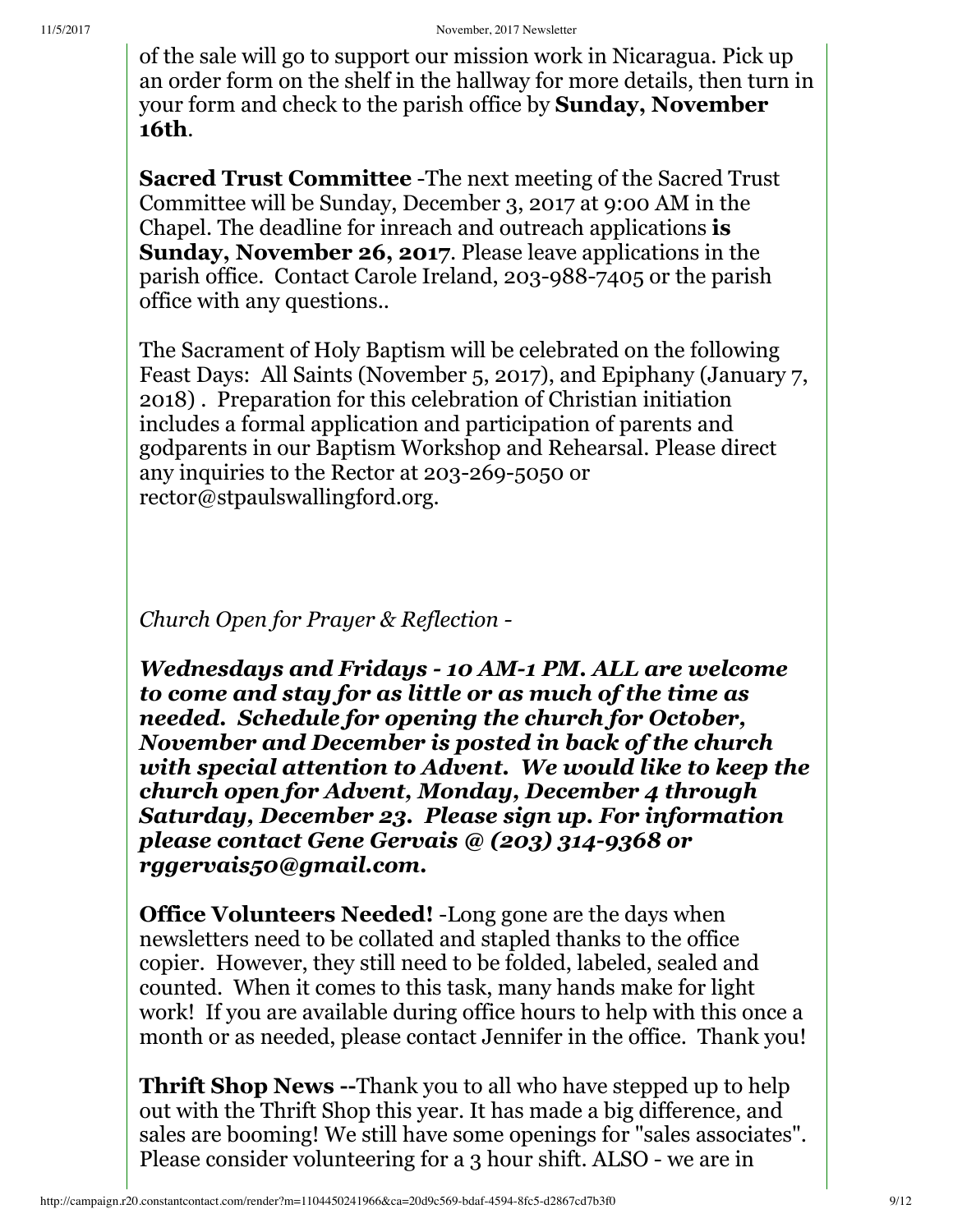DESPERATE need of help on Monday mornings between the hours of 8 and 11 am to sort and price incoming merchandise. Additional hands for an hour or two would be perfect! Contact Jane Smith for more information or better yet, to volunteer! (203) 265-4846 or jbunth@sbcglobal.net

**A Note from the Sexton** -I have been noticing a lot of dirty paper plates, bowls and plastic forks, knives and spoons in the recycle bins. I would appreciate if you would not throw them in there as trash as items with food on them are not recyclable. Also, there have been a lot of coffee cups in the recycle bins as well and they should not be recycled unless they are washed out. Finally, please remember to dispose of any liquids in the sink before you throw your cups into the trash. Thank you.

**New Parish Directory--Many thanks to all of you who've uploaded** your contact info and family pictures for our new Parish Directory which will be available through a password protected website, mobile app or in printed form! If you've not already done so, please go to our website at stpaulswallingford.org and follow the link. If you need further assistance, please email us at stpauls wallingford  $@gamma@$  mail.com. We'll also be taking pictures at church on select Sundays so those not online may participate.

**New Email Addresses** --We now have standardized email addresses which should be easier for you to remember. Effective immediately, please use the following:

> For the Rev. Dee Anne Dodd, Rector rector@stpaulswallingford.org

For Jay Lindsay, Music Director musicdirector@stpaulswallingford.org

For Frances Chamberlain, Director of Christian Education & Formation christianeducation@stpaulswallingford.org

For Jennifer Parsons, Administrative Assistant NEW ADDRESS office@stpaulswallingford.org

> For Ted Hartsoe, Parish Treasurer treasurer@stpaulswallingford.org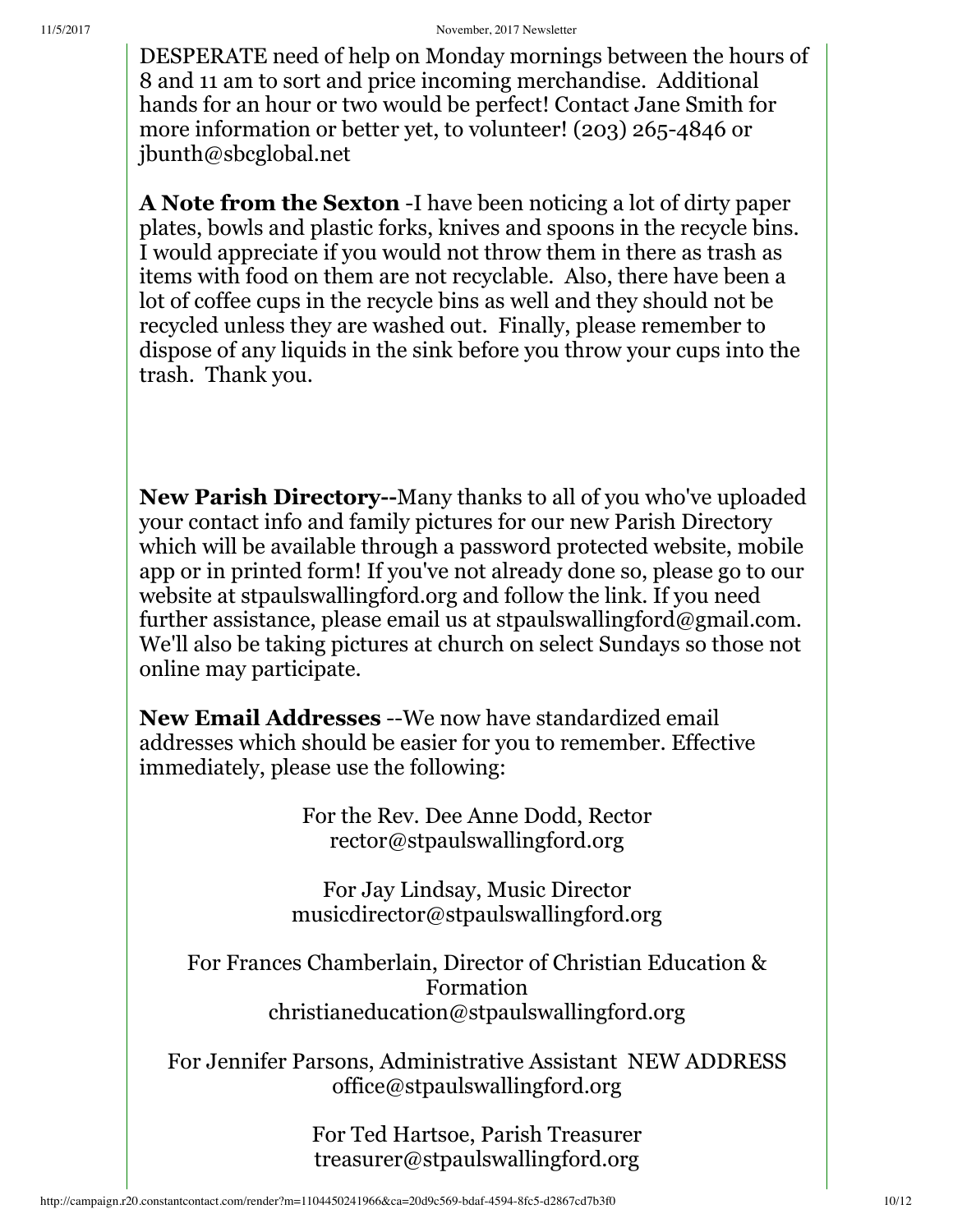The parish office is open Tuesday - Friday 9:00 AM - 3:00 PM. The telephone number is (203) 269-5050. E-mail - office@stpaulswallingford.org Fax -  $(203)$  269-3813 Web Site - www.stpaulswallingford.org If we are not in the office, please leave a message.

#### *VESTRY*

Rector, the Rev. Dee Anne Dodd rector@stpaulswallingford.org 203-269-5050

Senior Warden, Chuck Maynard cblmaynard@att.net 203-269-6323

Junior Warden, Gene Gervais rggervais50@gmail.com 203-265-4658

Clerk, Kathy Schave curkat01@sbcglobal.net 203-949-1638

Treasurer, Ted Hartsoe thartsoe@choate.edu 203-269-6789

Linda Daley lldaley0426@hotmail.com 203-915-8529

Beth Kennedy beth.kennedy@heart.org 203-506-0797

Susan Bravo susan.bravo@sbcglobal.net 203-265-1392

Stephanie Crump kcsteph@gmail.com 203-641-2420

Holly Frost hollyfrost@comcast.net